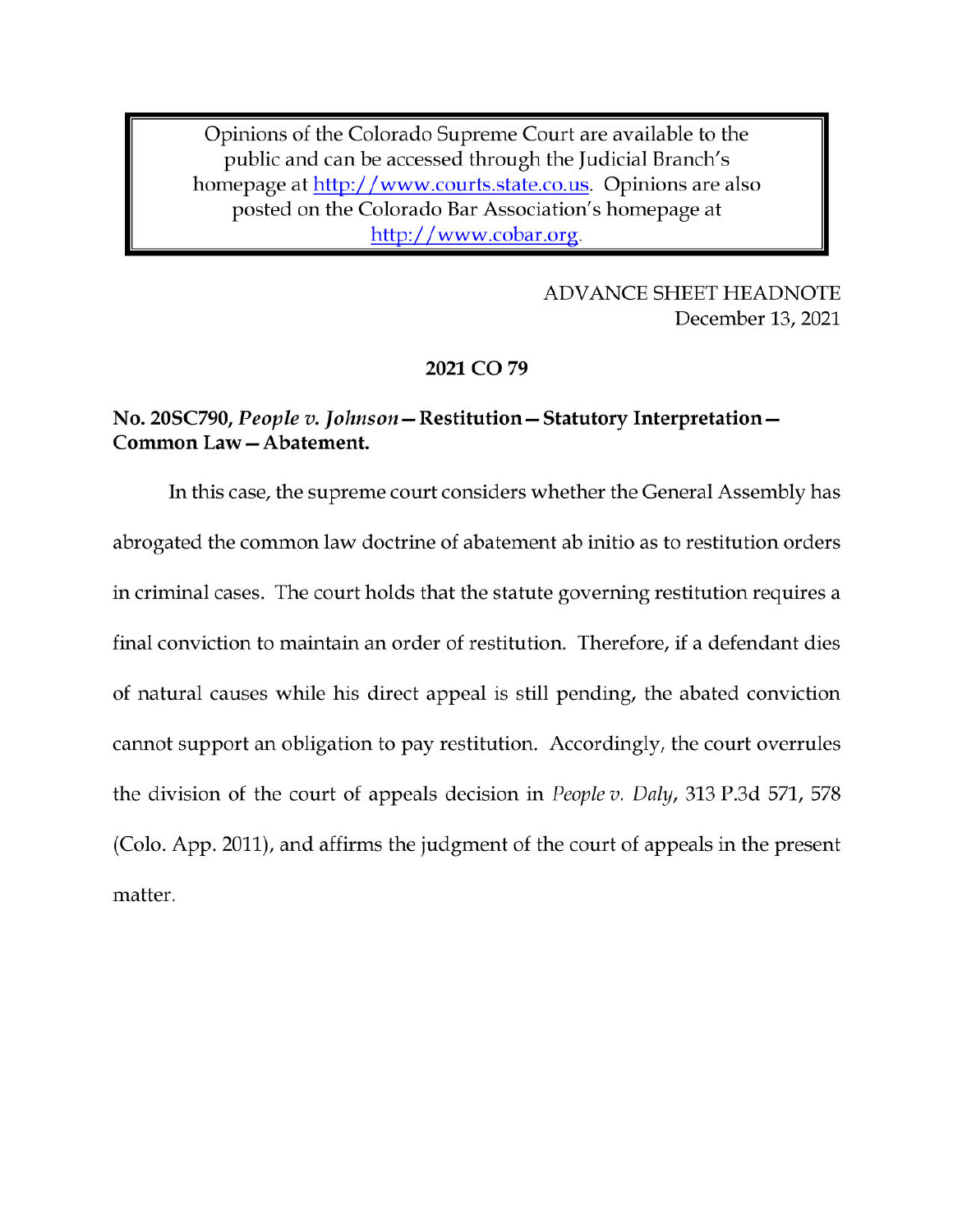## **The Supreme Court of the State of Colorado**

2 East 14th Avenue • Denver, Colorado 80203

### **2021 CO 79**

**Supreme Court Case No. 20SC790** *Certiorari to the Colorado Court of Appeals* Court of Appeals Case No. 17CA822

## **Petitioner:**

The People of the State of Colorado,

v.

### **Respondent:**

Eddie Wayne Johnson.

**Judgment Affirmed** *en banc* December 13, 2021

#### **Attorneys for Petitioner:**

Philip J. Weiser, Attorney General Brittany L. Limes, Assistant Attorney General *Denver, CO*

#### **Attorneys for Respondent:**

Megan A. Ring, Public Defender Chelsea E. Mowrer, Deputy Public Defender *Denver, CO*

**JUSTICE HOOD** delivered the Opinion of the Court.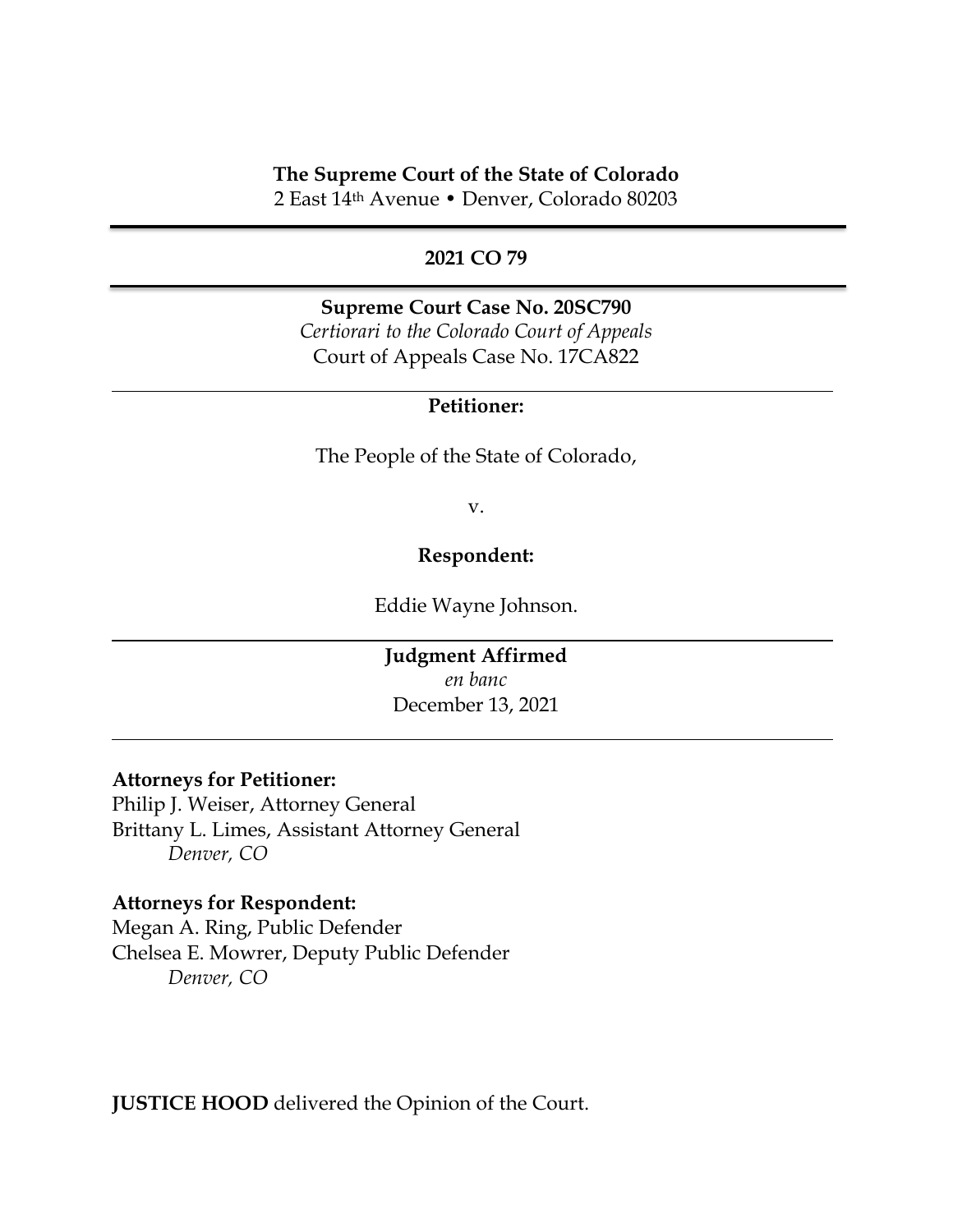¶1 Defendant, Eddie Wayne Johnson, died of natural causes before completing the direct appeal of his criminal convictions in this case. Under the common law doctrine of abatement ab initio, <sup>1</sup> when a criminal defendant dies under these circumstances, his convictions and all proceedings associated with them must be vacated. *People v. Griffin*, 2014 CO 48, ¶ 4, 328 P.3d 91, 92. A division of the court of appeals therefore applied this doctrine to vacate Johnson's underlying convictions and a large restitution order associated with them.

¶2 The prosecution claims that certain statutory changes and policy considerations should have allowed the district court's restitution order to survive Johnson's death. But because the General Assembly has not clearly abrogated the doctrine of abatement ab initio as to restitution, we affirm the court of appeals' decision in *People v. Johnson*, 2020 COA 124, 487 P.3d 1262, vacating the district court's restitution order.

## **I. Facts and Procedural History**

¶3 In January 2017, a jury found Johnson guilty of multiple counts of securities fraud and theft. The district court also adjudicated Johnson a habitual criminal;

<sup>1</sup> "Ab initio" is a Latin term meaning "[f]rom the beginning." *Ab initio*, Black's Law Dictionary (11th ed. 2019).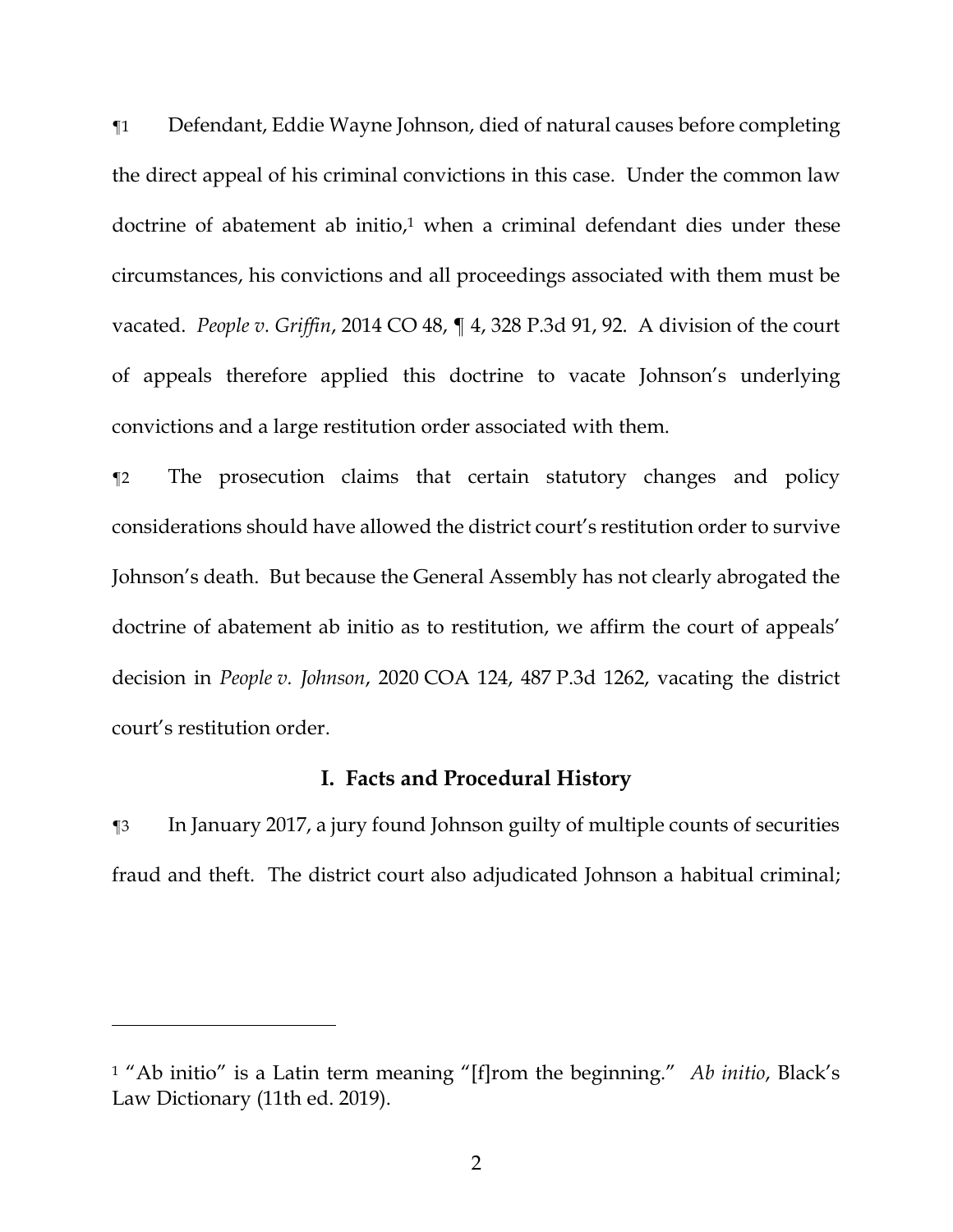sentenced him to forty-eight years in prison; and ordered him to pay approximately \$220,000 in costs, fees, and restitution.

¶4 Johnson appealed. But while his direct appeal was pending, Johnson died from cancer. Johnson's counsel filed a motion notifying the court of appeals of Johnson's death and requesting the abatement ab initio of the convictions and restitution order.

¶5 The prosecution objected. While conceding that non-restitution fees, fines, and costs abated, the prosecution argued that, per *People v. Daly*, 313 P.3d 571, 578 (Colo. App. 2011), and section 18-1.3-603(1), (4), C.R.S. (2021), the restitution order remained valid. Because restitution constitutes a separate civil judgment, the prosecution believed it should remain intact.

¶6 The division disagreed. It concluded that the doctrine extinguished Johnson's restitution order entered as part of his sentence and, accordingly, remanded to the district court with directions to vacate the order. *Johnson*, ¶ 20, 487 P.3d at 1266.

¶7 We granted certiorari to review whether the order of restitution imposed against Johnson survives his death.<sup>2</sup>

<sup>2</sup> We granted certiorari to review the following issue: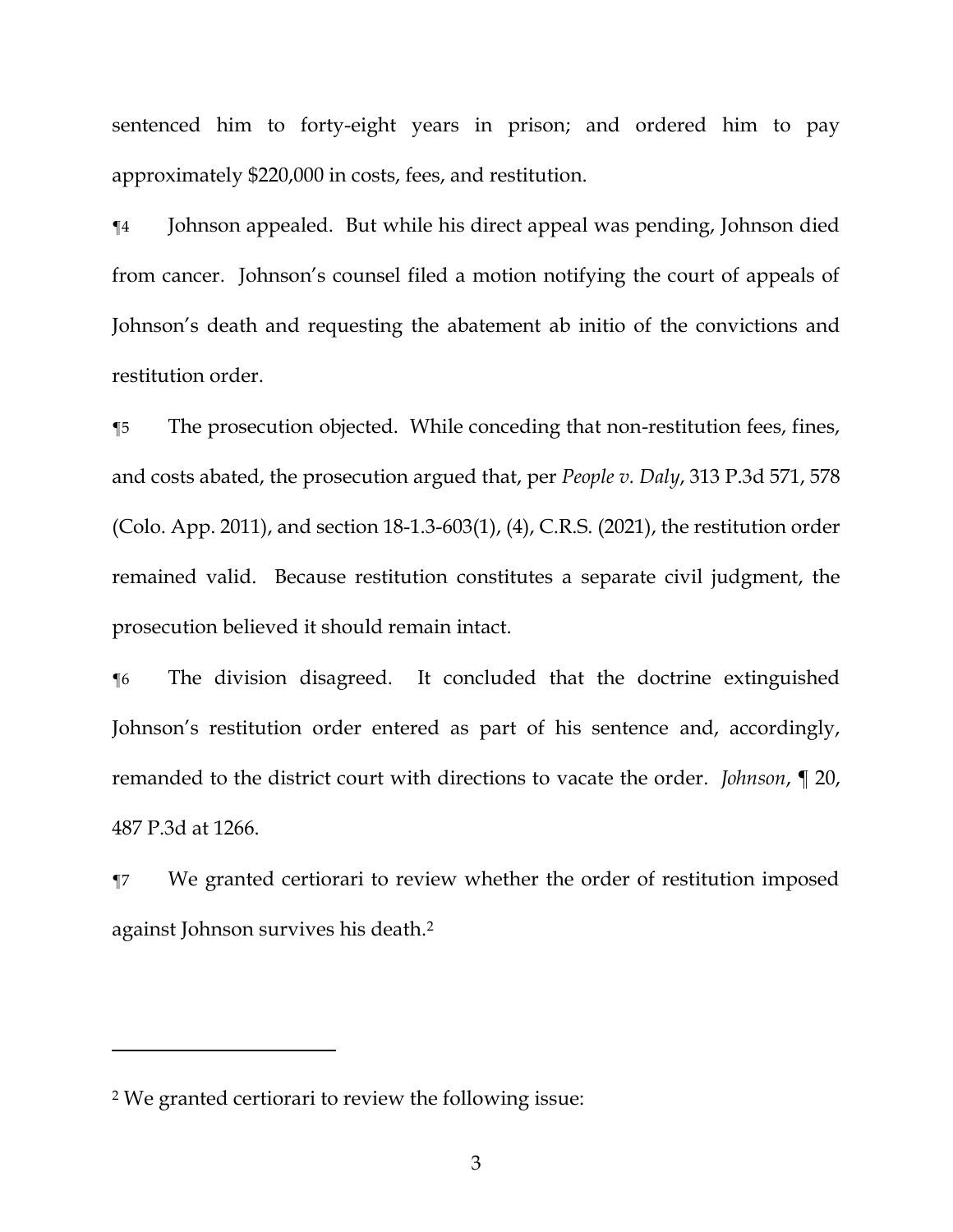## **II. Analysis**

¶8 We first identify the standard of review and then briefly examine the common law doctrine of abatement ab initio as it has emerged in Colorado. With that backdrop in mind, we consider whether the General Assembly has clearly abrogated the doctrine, such that a restitution order now survives a defendant who dies of natural causes<sup>3</sup> during direct appeal. We conclude that it hasn't.

# **A. Standard of Review and Rules of Statutory Interpretation**

¶9 We review questions of statutory interpretation de novo. *Cowen v. People*, 2018 CO 96, ¶ 11, 431 P.3d 215, 218. When interpreting statutes, our primary goal is to ascertain and give effect to legislative intent. *Id.* at ¶ 12, 431 P.3d at 218. To do so, we begin with the plain meaning of the statutory language, "giving its words and phrases their plain and ordinary meaning," *McCulley v. People*, 2020 CO

Whether the court of appeals erred by splitting with Colorado precedent to apply the doctrine of abatement ab initio to restitution orders when a criminal defendant dies while his direct appeal is pending.

<sup>&</sup>lt;sup>3</sup> The issue of whether the doctrine of abatement ab initio should apply when a defendant commits suicide while his direct appeal is pending is not squarely at issue, given that Johnson died of natural causes. Therefore, we leave that conundrum for another day. *See generally* Patrick H. Gallagher, *The Aaron Hernandez Case: The Inconsistencies Plaguing the Application of the Abatement Doctrine*, 53 Gonz. L. Rev. 263, 268–69, 291–92 (2018).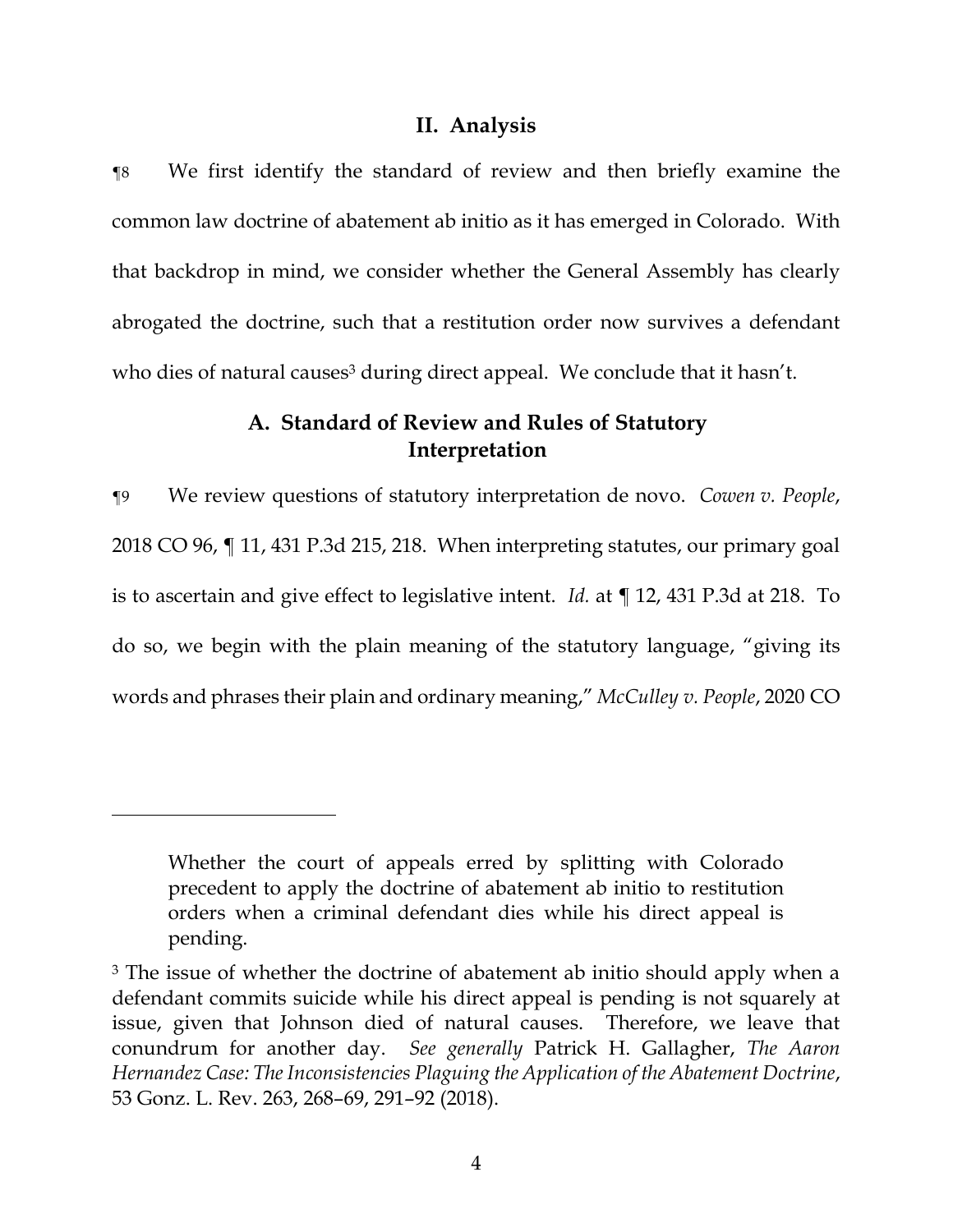40, ¶ 10, 463 P.3d 254, 257, and if the language is unambiguous, we look no further, *Cowen*, ¶ 12, 431 P.3d at 218*.*

¶10 While the General Assembly may abrogate common law doctrines, "[a] statute is not presumed to alter the common law except to the extent that such statute expressly provides." *Beach v. Beach*, 74 P.3d 1, 4 (Colo. 2003). "[I]f the legislature wishes to abrogate rights that would otherwise be available under the common law, it must manifest its intent either expressly or by clear implication." *Vigil v. Franklin*, 103 P.3d 322, 327 (Colo. 2004) (quoting *Vaughan v. McMinn*, 945 P.2d 404, 408 (Colo. 1997)). We therefore strictly construe statutes in derogation of the common law. *Id.*

## **B. Abatement Ab Initio**

¶11 The abatement ab initio doctrine is a longstanding facet of Colorado common law. This court first recognized it more than a century ago, *see Overland Cotton Mill Co. v. People*, 75 P. 924, 925 (Colo. 1904) (recognizing that legal "proceedings are abated by operation of law" when a defendant dies during direct appeal), and Colorado courts and other jurisdictions have repeatedly applied the doctrine in cases where a defendant dies before his direct appeal of a criminal conviction is finished, *e.g.*, *Griffin*, ¶ 9, 328 P.3d at 93 (surveying cases in which the doctrine of abatement ab initio has been applied on direct appeal but concluding that it does not apply to a defendant's case if he dies while the petition for certiorari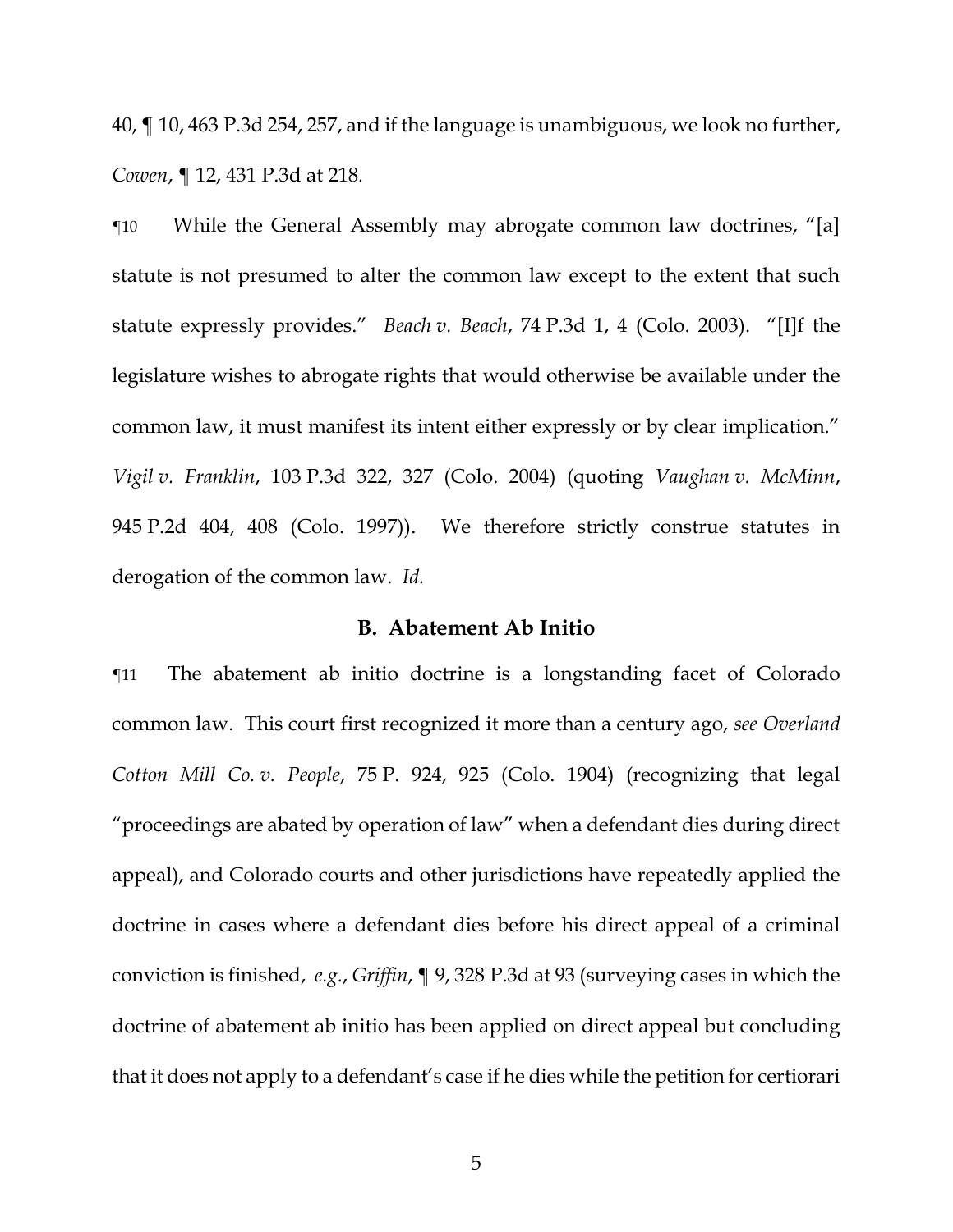review is pending); *Crowley v. People*, 223 P.2d 387, 388 (Colo. 1950) (concluding that "the death of the defendant . . . put an end to an infliction or enforcement of the punishment imposed" by the trial court).

¶12 Abatement ab initio establishes that when a defendant dies while his conviction is on appeal, all criminal proceedings against him are vacated. *Overland Cotton Mill*, 75 P. at 925. "[T]he appeal does not just disappear, and the case is not merely dismissed. Instead, everything associated with the case is extinguished, leaving the defendant 'as if he had never been indicted or convicted.'" *United States v. Estate of Parsons*, 367 F.3d 409, 413 (5th Cir. 2004) (quoting *United States v. Estate of Parsons*, 314 F.3d 745, 749 (5th Cir. 2002)); *accord Griffin*, ¶ 4, 328 P.3d at 92. Abatement, therefore, "render[s] the entire proceedings a nullity." *People v. Lipira*, 621 P.2d 1389, 1390 (Colo. App. 1980).

¶13 Courts have embraced two primary rationales for the doctrine: finality and mootness. *Griffin*, ¶¶ 5–6, 328 P.3d at 92–93. The finality (or right of appeal) rationale "rests on the notion that 'an appeal is an integral part of our system of adjudicating guilt or innocence and defendants who die before the conclusion of their appellate review have not obtained a final adjudication of guilt or innocence.'" *Id.* at ¶ 5, 328 P.3d at 92 (quoting *People v. Valdez*, 911 P.2d 703, 704 (Colo. App. 1996)). Without finality, which includes the statutory right of direct appeal, "courts would have to choose among disregarding a finding of guilt,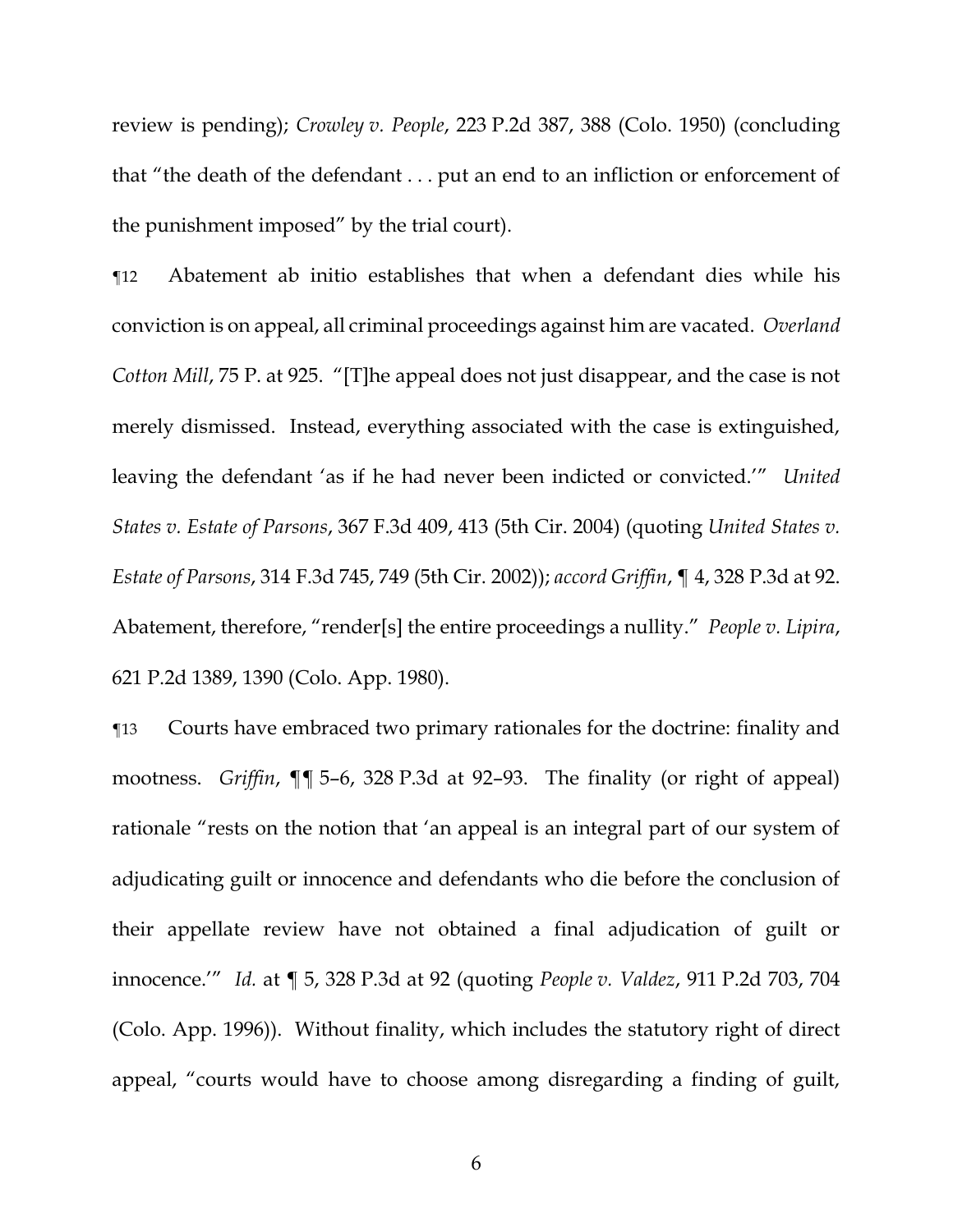entering an unreviewed judgment, or adjudicating an imaginary appeal of a deceased defendant's conviction." *United States v. Rich*, 603 F.3d 722, 729 (9th Cir. 2010).

¶14 The second rationale relates to mootness. Penological goals of retribution and specific deterrence arguably disappear when a defendant dies. "[A]ssum[ing] that the primary purpose of the criminal justice system is to punish offenders, and that the death of the defendant renders enforcement of the punishment impossible," the "state's interests in protecting society have been satisfied." *Griffin*, ¶ 6, 328 P.3d at 93. Thus, because the state loses its "substantial interest in attempting to maintain the conviction[,] . . . the entire criminal proceeding abates from the beginning." *Id.* (quoting *State v. Griffin*, 592 P.2d 372, 373 (Ariz. 1979)).

¶15 With the doctrine firmly in mind, we now turn to the primary question before us: Has the General Assembly, expressly or by clear implication, chosen to abrogate abatement ab initio as to restitution?

## **C. The Restitution Statute**

¶16 Section 18-1.3-603 governs restitution orders. It states in part: "Any order for restitution entered pursuant to this section is a final civil judgment in favor of the state and any victim. Notwithstanding any other civil or criminal statute or rule, any such judgment remains in force until the restitution is paid in full."  $$18-1.3-603(4)(a)(I).$ 

7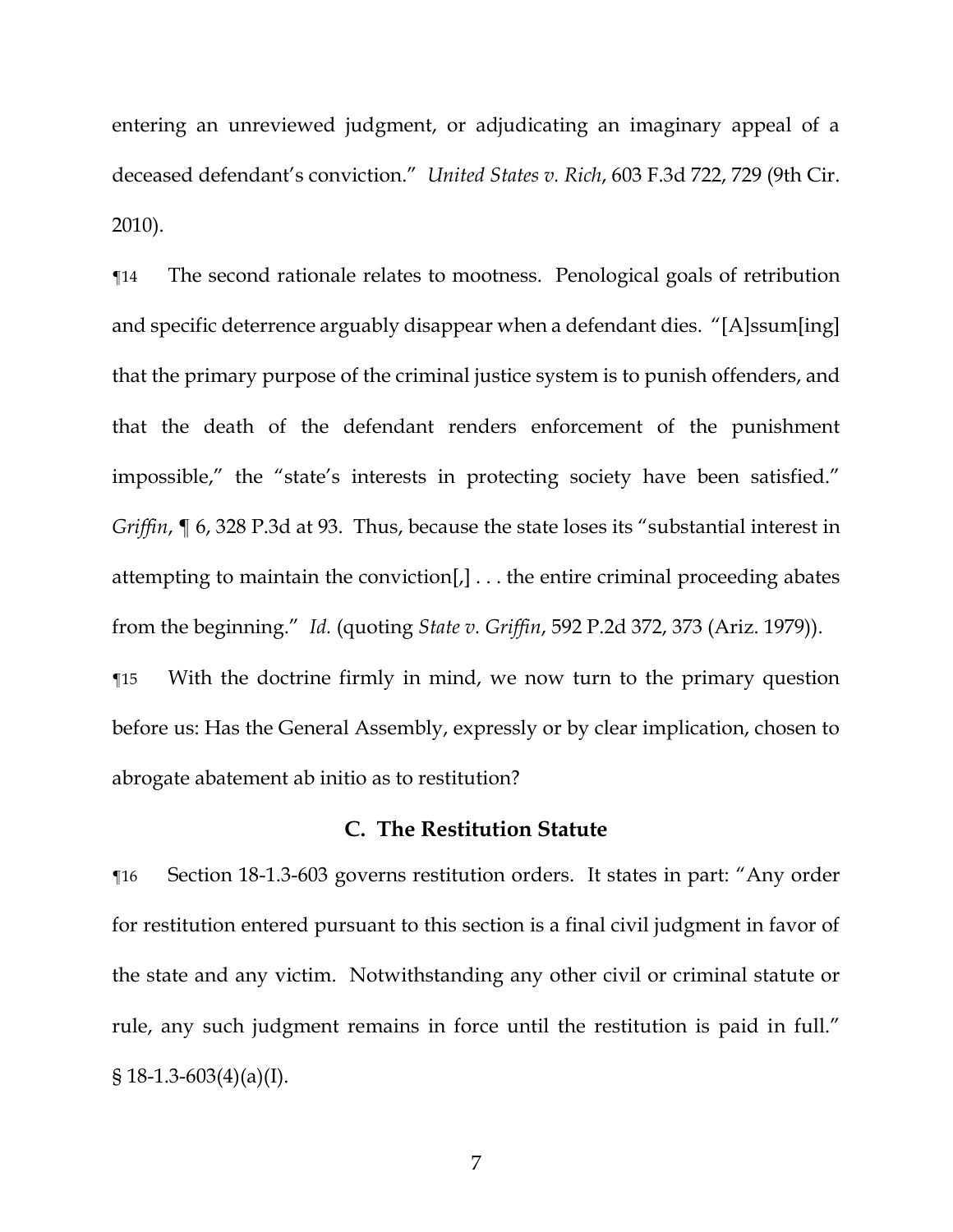$\P$ 17 Subsection (4)(a)(II) is the only provision addressing what happens in the event of a defendant's death:

Notwithstanding the provisions of subparagraph (I) of this paragraph (a), two years after the presentation of the defendant's original death certificate to the clerk of the court or the court collections investigator, the court may terminate the remaining balance of the judgment and order for restitution if, following notice by the clerk of the court or the court collections investigator to the district attorney, the district attorney does not object and there is no evidence of a continuing source of income of the defendant to pay restitution.

¶18 The prosecution contends that subsection (I) reveals the General Assembly's intent to allow restitution orders to survive a defendant's death, while subsection (II) provides the sole mechanism by which a court may terminate a restitution order based on a defendant's death (and that proceeding requires the consent of the district attorney, which is lacking here).

¶19 In staking out its position, the prosecution leans heavily on *Daly*, in which a division of the court of appeals held that "the [abatement ab initio] doctrine does not apply to civil judgments created by restitution orders." 313 P.3d at 578. Instead, "to vindicate [a defendant's] statutory right to an appeal, [his] estate is entitled to challenge the restitution order that forms the basis for the civil judgment." *Id.*

¶20 The *Daly* division reached this conclusion by interpreting what is now section  $18-1.3-603(4)(a)(I)$ . (The statute at the time did not include

8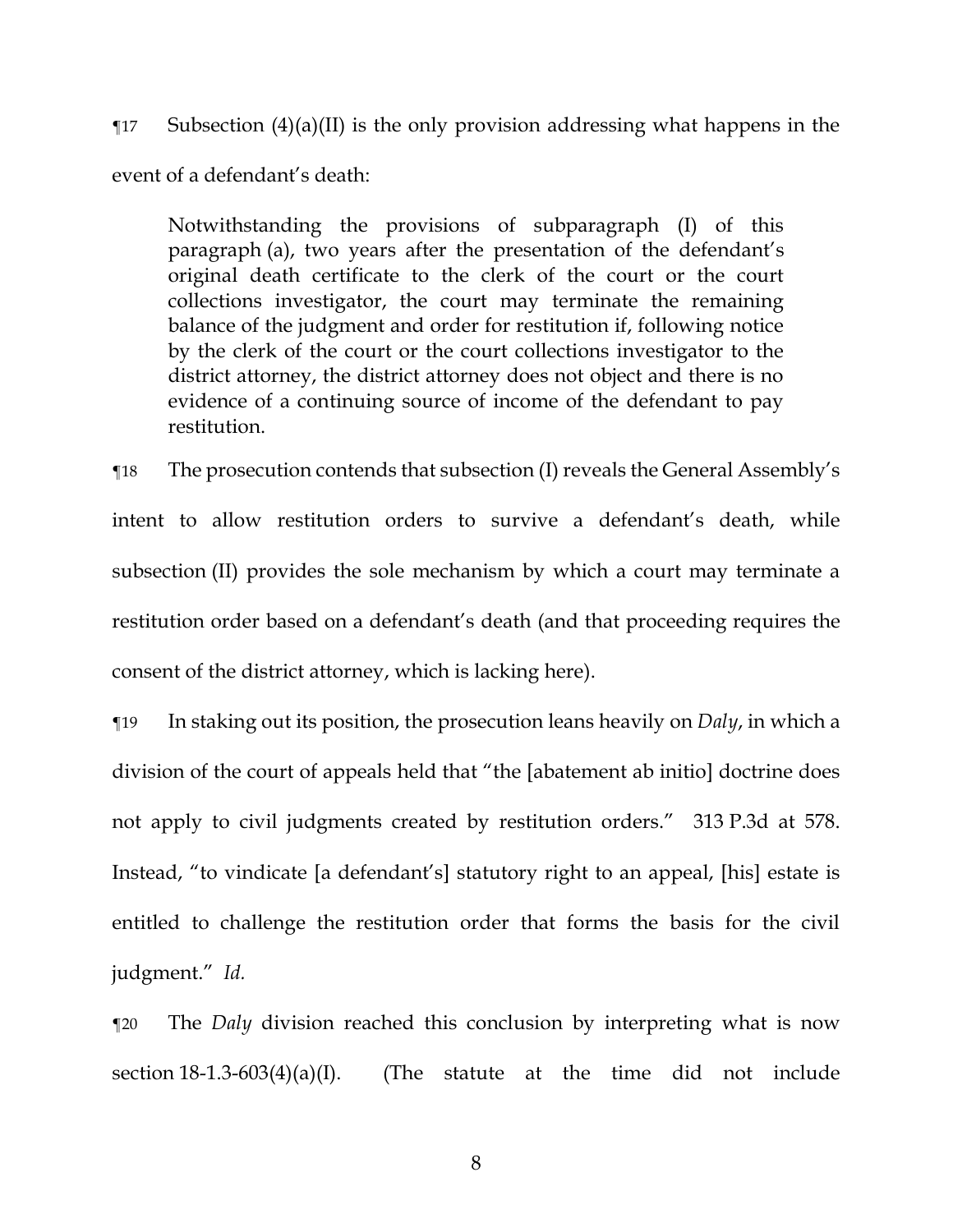subsection (4)(a)(II).) The division concluded that "the legislature saw civil judgments created by [section] 18-1.3-603(4)(a) as an important part of guaranteeing victims' rights." *Daly*, 313 P.3d at 576. In the *Daly* division's view, the General Assembly demonstrated its intent to make "these civil judgments robust and durable" when it declared that "they cannot be erased by criminal or civil statutes or rules," *id.* at 576–77; thus, according to the division, requiring defendants to pay victims restitution serves important public goals, the attainment of which necessitates that our restitution statutes be liberally construed, *id.* at 575. The *Daly* division also maintained that a current criminal conviction isn't required to support a restitution order. *Id.* at 577. Rather, it reasoned that all a restitution order needs is a valid conviction *at the time* the court imposed the obligation. *Id.* Accordingly, the division concluded that the General Assembly exempted restitution orders from abatement ab initio, providing for their survival after the death of a defendant. *Id.* at 578.

¶21 While the *Daly* division's analysis is certainly reasonable (particularly in emphasizing legislative changes to better address the rights of victims), it fails to comport with more recent decisions of this court. For example, earlier this year, in *People v. Roddy*, 2021 CO 74, ¶ 26, \_\_ P.3d \_\_, we observed that the legislature has confined restitution to a defendant's criminal conduct that has resulted in a conviction, such that the defendant is deemed an "offender" in the parlance of the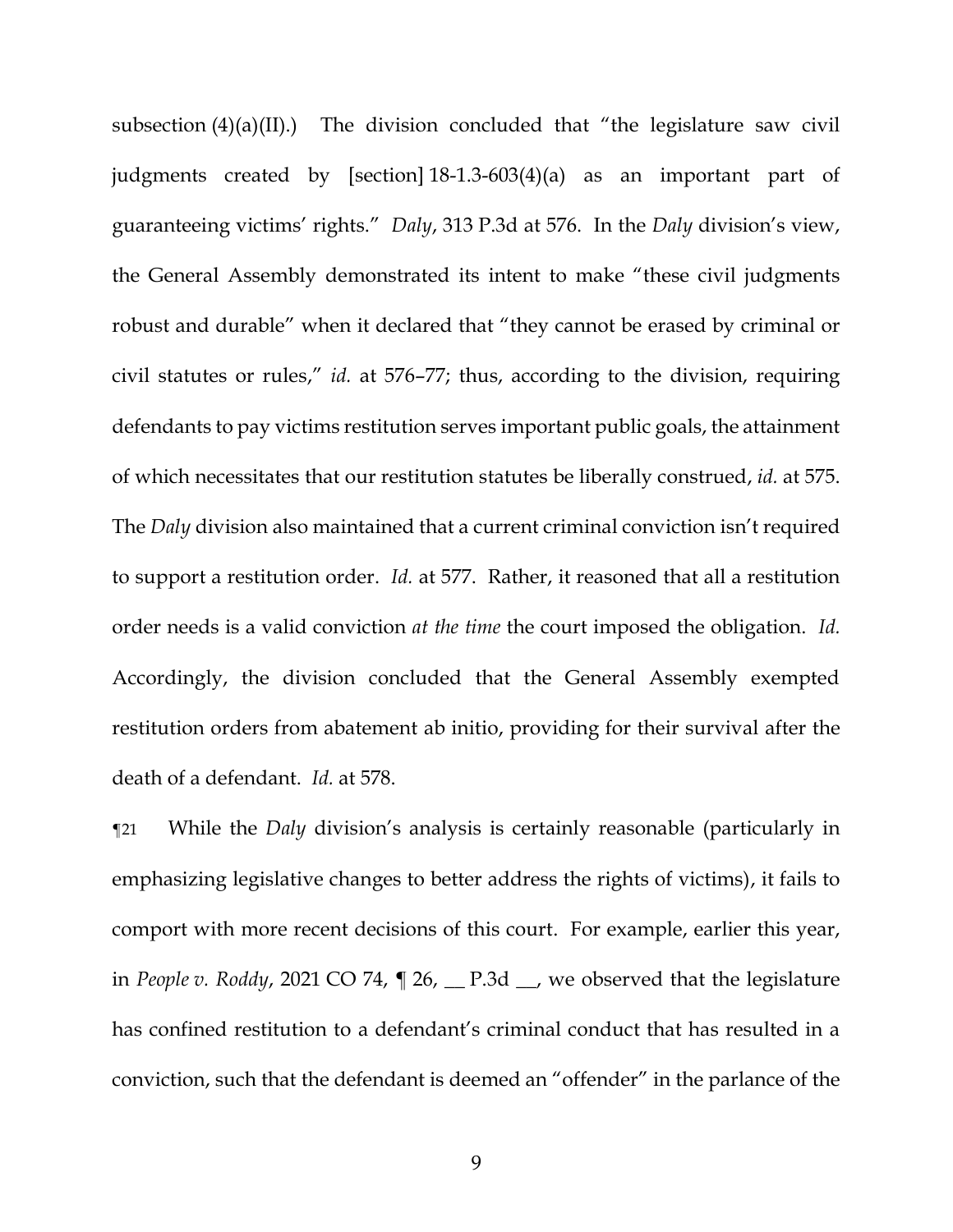statute. Therefore, "absent an agreement between the defendant and the prosecution at the time the plea is entered, a court may not impose restitution for pecuniary losses proximately caused by conduct exclusively related to dismissed charges." *Id.* at ¶ 5. *Roddy* relied in part on another post-*Daly* opinion from this court, *Cowen*, in which we similarly held that "Colorado's restitution statutes do not allow a trial court to impose restitution for pecuniary losses caused by conduct that formed the basis of a charge of which the defendant has been acquitted." ¶ 2, 431 P.3d at 216.

¶22 The logic of these decisions suggests, and we conclude, that a *final* conviction is a requirement for maintaining an order of restitution. *See United States v. Brooks*, 872 F.3d 78, 89 (2d Cir. 2017) ("The statutory predicate for restitution . . . is a conviction, and once that conviction has been vacated—even by abatement upon the death of the defendant—there is no longer a basis to require payment of restitution."); *United States v. Volpendesto*, 755 F.3d 448, 453 (7th Cir. 2014) ("Restitution . . . cannot be disentangled from the criminal conviction that underlies the sentence."); *Johnson*, ¶ 16, 487 P.3d at 1266 ("Section 18-1.3-603(1) expressly ties a restitution order to a conviction . . . .").

¶23 And a conviction becomes final only after the court of appeals has issued a mandate. *People v. Cali*, 2020 CO 20, ¶ 24, 459 P.3d 516, 521. Here, Johnson's direct appeal was still pending when he died; because no mandate had issued, his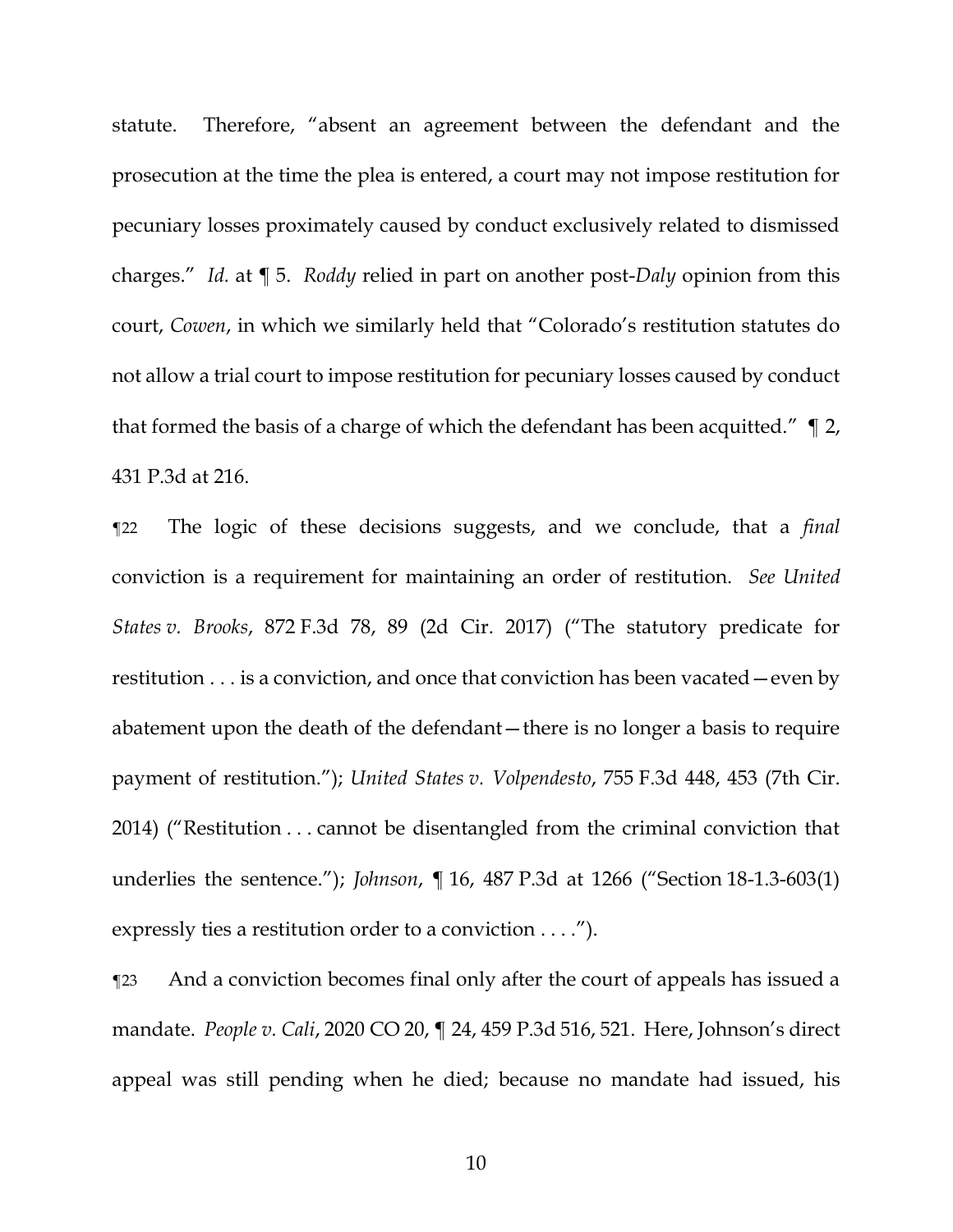conviction wasn't final; without a final conviction, he may not be deemed an offender for the purpose of maintaining a restitution order.

¶24 Furthermore, we agree with the *Johnson* division's interpretation of each of the key statutory provisions. Subsection 18-1.3-603(4)(a)(I) "does not explicitly or by clear implication abrogate . . . abatement *ab initio*," as the common law doctrine is "neither a statute nor a rule." *Johnson*, ¶ 17, 487 P.3d at 1266. And subsection  $(4)(a)(II)$  shouldn't be read as the sole refuge from a continuing restitution obligation. Like the *Johnson* division, we construe this subsection to address the situation where, after direct appeal (if one is timely filed), the defendant dies before paying restitution in full *but a valid and final conviction still stands*. Therefore, section 18-1.3-603(4)(a)(II) simply encompasses a different subset of cases from that at issue here. *Id.* at ¶ 18, 487 P.3d at 1266.

¶25 We aren't persuaded by the prosecution's argument that there is a material difference between a defendant who dies during the pendency of a direct appeal and a living defendant whose conviction is reversed and who is later acquitted. *Cf. Nelson v. Colorado*, 137 S. Ct. 1249, 1256 n.10 (2017) (noting that "an invalid conviction is no conviction at all"). The prosecution argues that only in the latter scenario has the presumption of innocence been restored. Perhaps, but that isn't the pertinent question. Restitution isn't based on the absence of the presumption of innocence but rather on the enduring validity of the underlying judgment of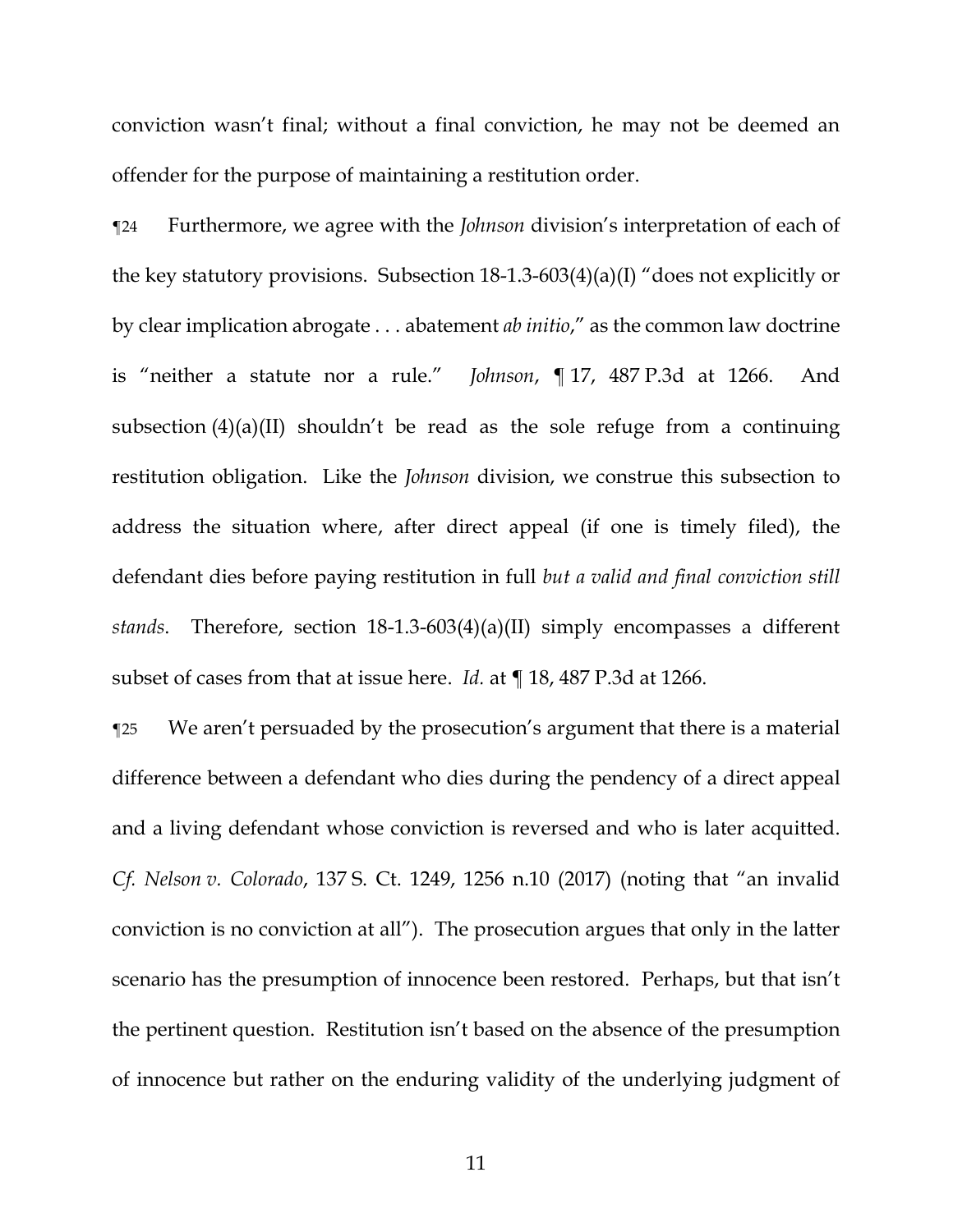conviction. In *Nelson*, the Supreme Court held that a state is obligated to refund fees, costs, and restitution when a defendant's conviction is invalidated by a reviewing court due to reversal on appeal and later acquittal or dismissal with prejudice. *Id.* at 1252. In writing for the Court, Justice Ginsburg observed that "Colorado may not presume a person, adjudged guilty of no crime, nonetheless guilty *enough* for monetary exactions." *Id.* at 1256. And the Second Circuit aptly observed that in *Nelson*, the Court "made a point of not parsing the reasons that a conviction was reversed or vacated." *United States v. Libous*, 858 F.3d 64, 67 n.3 (2d Cir. 2017); *see also United States v. Ajrawat*, 738 F. App'x 136, 139 (4th Cir. 2018) (noting that *Nelson* made "clear the question is *whether* the conviction was vacated, rather than *why* the conviction was vacated").

¶26 We find additional support for our conclusion in decisions of the federal circuit courts. As noted by the division, most federal circuits have concluded that abatement applies to restitution orders.<sup>4</sup> *Johnson*, ¶ 11, 487 P.3d at 1265. And,

<sup>4</sup> *See, e.g.*, *Volpendesto*, 755 F.3d at 454 ("Without a final criminal conviction, there can be no order of restitution . . . ."); *Rich*, 603 F.3d at 729 ("Just as it is inappropriate to impose restitution on a living individual who was never indicted or convicted, so it is inappropriate to impose restitution on the estate of a deceased individual who, in the eyes of the law, was never indicted or convicted."); *Estate of Parsons*, 367 F.3d at 415 ("[T]he order of restitution cannot stand in the wake of [the defendant's] death."); *United States v. Logal*, 106 F.3d 1547, 1552 (11th Cir. 1997) ("To uphold the restitution order . . . violates the finality principle.").